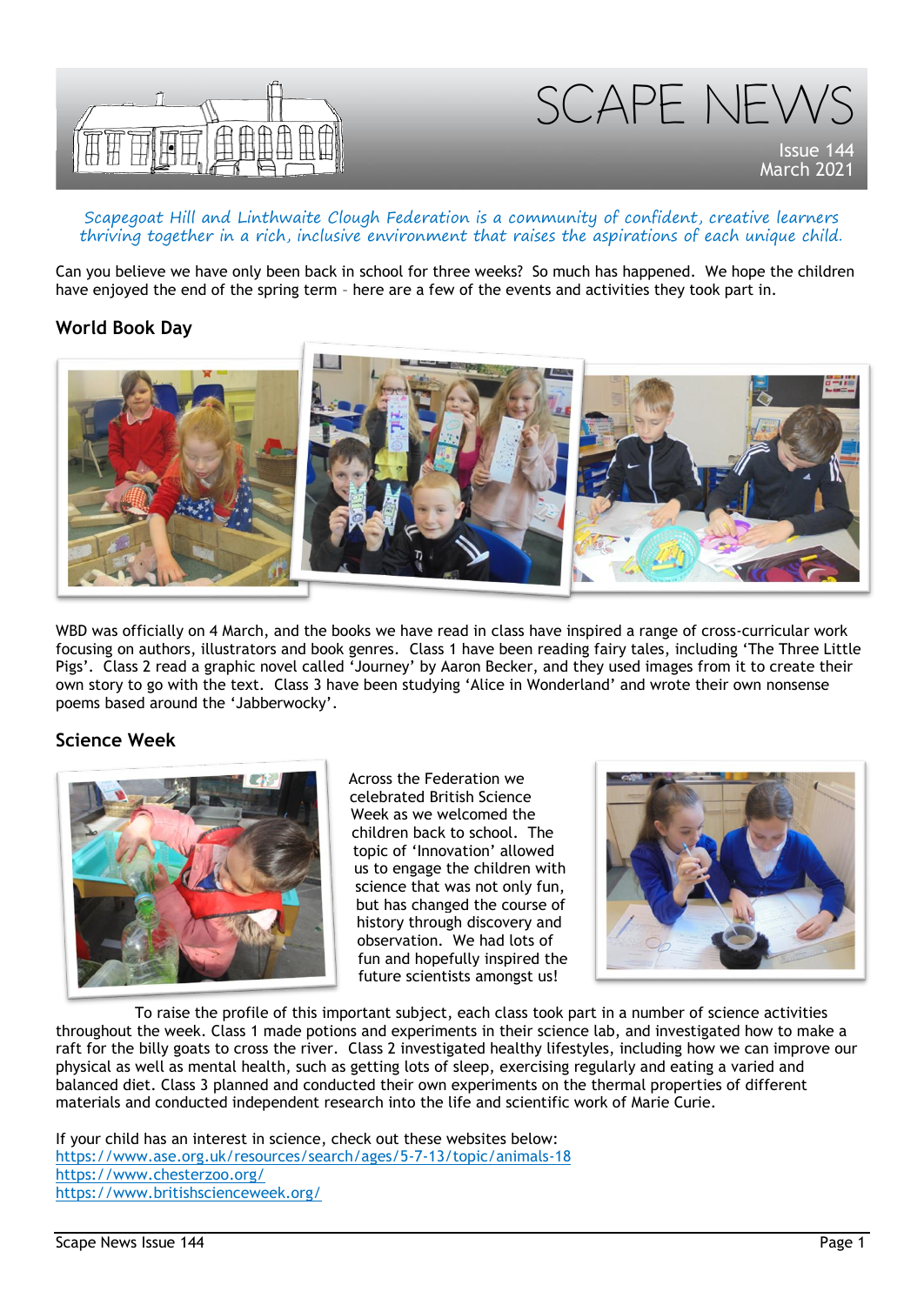# **Forest School**



Forest School is a child-centred, holistic approach to child development through exploration and risk taking. Children gain confidence and resilience alongside supporting their social, emotional, spiritual and mental wellbeing. This is particularly important in the current circumstances. Being outdoors, learning how to manage risk through exploration and



adventure, supports their transition back into school and their wellbeing. Our ambition is that every child in school will have experienced Forest School by the end of this academic year.

Children in Class 1 have had the opportunity to experience Forest School with Vicki Ambler, our Educational Teaching Assistant, who is training to become a Forest School Practitioner. They have two more sessions after Easter (23 & 30 April), then it's Class 2 turn - further details to follow.

Request: if you find any good pebbles on your travels, please could you bring them in after the holiday for future Forest School activities – thank you!

### **Red Nose Day**



### **FOSS news**

A huge thank you to FOSS, who generously paid for two laptops and three iPads for school.

FOSS have also secured £1,000 funding through One Community charity to develop the nature trail. They are hoping to have some green fingered volunteers to help after Easter!!!!